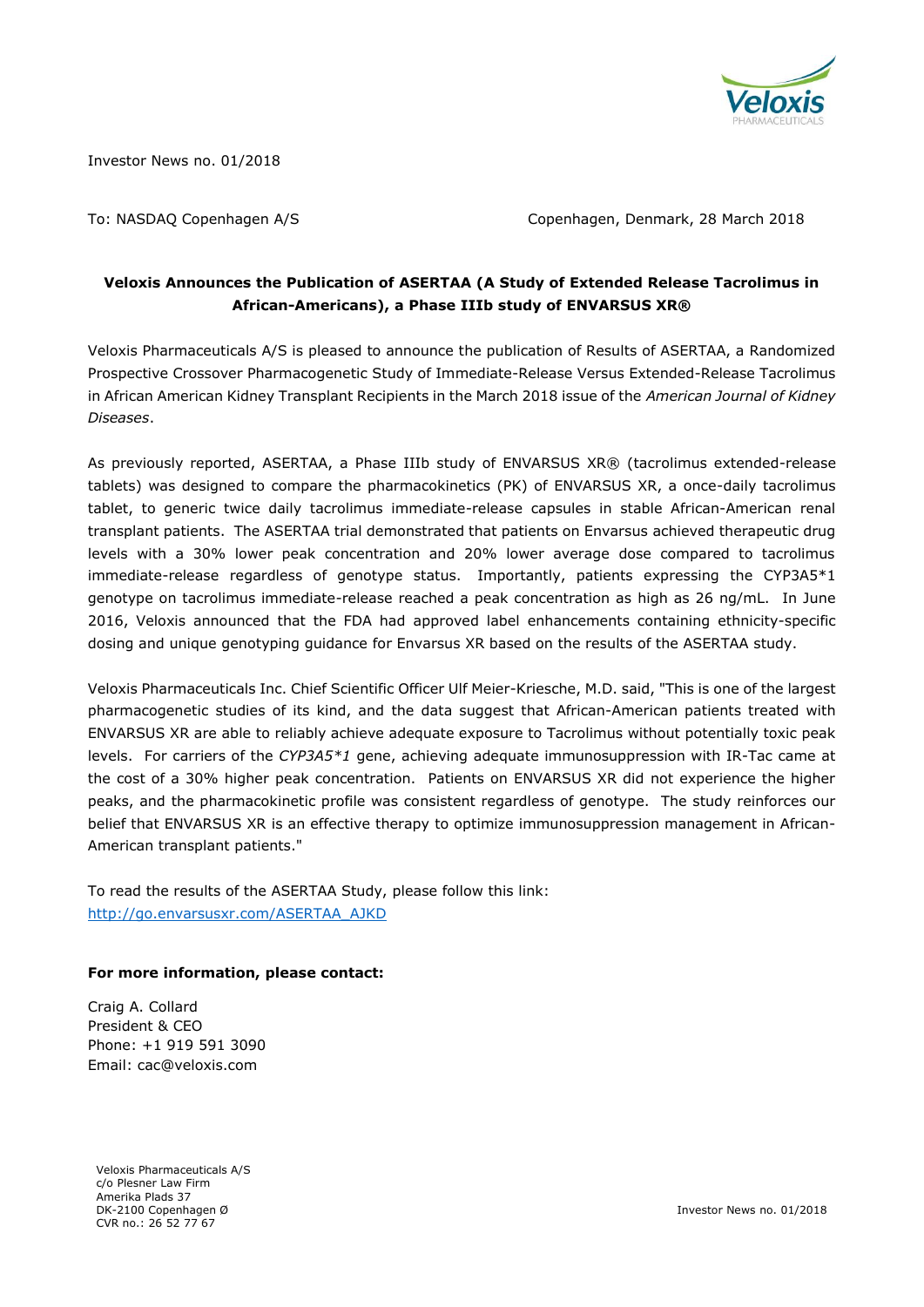

#### **About Veloxis Pharmaceuticals**

Veloxis Pharmaceuticals A/S is a commercial-stage specialty pharmaceutical company committed to improving the lives of transplant patients. A Danish company, Veloxis Pharmaceuticals A/S operates in the U.S. through Veloxis Pharmaceuticals, Inc., a wholly-owned subsidiary headquartered in Cary, North Carolina, USA. Veloxis has successfully developed ENVARSUS XR® (tacrolimus extended-release tablets) based upon the Company's unique and patented delivery technology, MeltDose™, which is designed to enhance the absorption and bioavailability of select orally administered drugs. The Company is focused on the direct commercialization of ENVARSUS XR in the U.S., expansion of partnerships for markets around the world, and acquisition of assets utilized in transplant patients and by adjacent medical specialties. Veloxis is listed on the NASDAQ OMX Copenhagen under the trading symbol OMX: VELO. For further information, please visit [www.veloxis.com.](http://www.veloxis.com/)

#### **ENVARSUS XR® (tacrolimus extended-release tablets) — Important Safety Information**

### **BOXED WARNING: MALIGNANCIES AND SERIOUS INFECTIONS**

**Increased risk for developing serious infections and malignancies with ENVARSUS XR or other immunosuppressants that may lead to hospitalization or death**

#### **INDICATIONS AND USAGE**

ENVARSUS XR is indicated for the prophylaxis of organ rejection in kidney transplant patients converted from tacrolimus immediate-release formulations, in combination with other immunosuppressants.

Limitation of Use: ENVARSUS XR extended-release tablets are not interchangeable or substitutable with other tacrolimus extended-release or immediate release products

## **CONTRAINDICATIONS**

ENVARSUS XR is contraindicated in patients with known hypersensitivity to tacrolimus.

#### **WARNINGS AND PRECAUTIONS**

Immunosuppressants, including ENVARSUS XR, increase the risk of developing lymphomas and other malignancies, particularly of the skin*.*

Post-transplant lymphoproliferative disorder (PTLD), associated with Epstein-Barr Virus (EBV), has been reported in immunosuppressed organ transplant patients.

Immunosuppressants, including ENVARSUS XR, increase the risk of developing bacterial, viral, fungal, and protozoal infections, including opportunistic infections. These infections may lead to serious, including fatal, outcomes.

ENVARSUS XR is not interchangeable or substitutable with tacrolimus immediate-release products or other tacrolimus extended-release products.

Avoid the use of live attenuated vaccines during treatment with ENVARSUS XR. Inactivated vaccines noted to be safe for administration after transplantation may not be sufficiently immunogenic during treatment with ENVARSUS XR.

Cases of pure red cell aplasia (PRCA) have been reported in patients treated with tacrolimus.